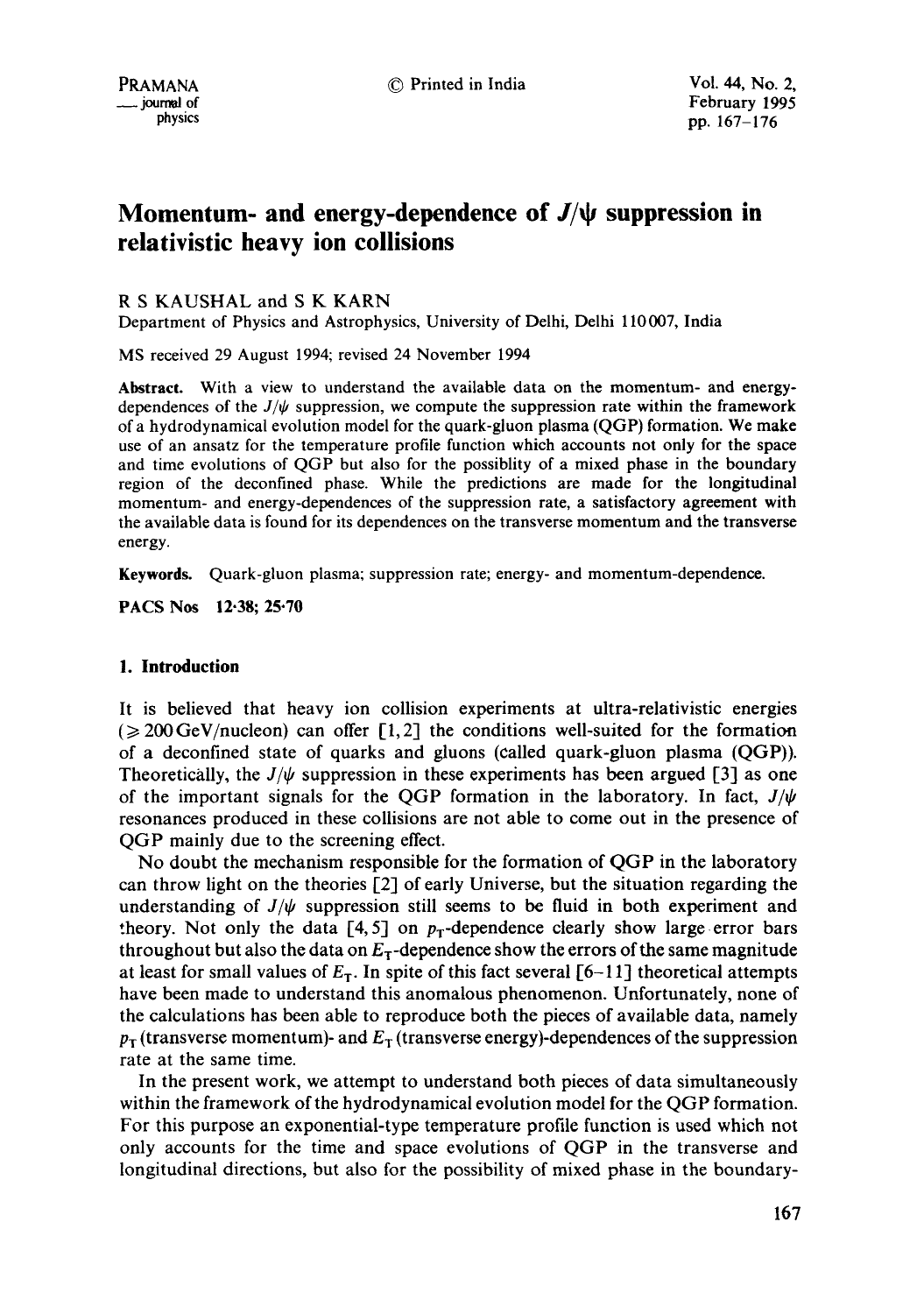#### *R S Kaushal and S K Karn*

region of the deconfined phase. In the next section, we briefly outline various theoretical works carried out in the recent past on the understanding of  $J/\psi$ suppression. In §3, we compute the suppression rate within the framework of the present model. The calculated survival probability is then compared with experiments and with other theoretical results in  $\S 4$ . Finally, the results are discussed and summarized in § 5.

#### 2. Various theoretical approaches

The formation and subsequent evolution of baryonless QGP in the relativistic heavy ion collision experiment is fairly well described [12] within the framework of the Björken hydrodynamical model and in terms of thermodynamical variables like temperature (T), energy density  $(\varepsilon)$ , entropy density  $(s)$ , etc. In fact one calculates the survival probability  $(S)$  which is related  $[8]$  to the probability of disintegration  $(P)$ by [13]

$$
P = 1 - S = 1 - \exp(-T). \tag{1}
$$

Ftacnik *et al* [8] have considered the  $J/\psi$  suppression mainly due to  $J/\psi$ - and  $\chi$ disintegration in collisions with other hadrons in a dense hadronic gas formed in the collision. Karsch and Petronzio [7] (KP), on the other hand, study the  $E_T$ - and nuclear size-dependences of  $J/\psi$  suppression within the framework of the hydrodynamical model. They assume that QGP is formed in a finite volume and for a short time. While reasonably good results are obtained by both KP and Ftacnik *et al* for the  $E<sub>T</sub>$ -dependence of S, the results for the  $p<sub>T</sub>$ -dependence somehow do not turn out to be that good.

Recently, Gazdzicki and Mrowczynski [9] have tried to understand both strangeness enhancement and  $J/\psi$  suppression in terms of a common model for the nuclear interactions at high energies. However, the computed  $E_T$ -dependence of S shows a completely different behaviour at large  $E_T$  as compared to that of KP and Ftacnick *et al.* More recently, Gupta and Satz [11] have obtained a fairly good fit for the  $E_T$ dependence of S by accounting for the effects arising from the modification of the structure functions in nuclei and by considering the parton scattering in nuclear matter.

As far as the parametrization of thermodynamical variables for the purposes of calculating the suppression rate is concerned it has been done differently by different authors. For example, (i) Blaizot and Ollitrault  $[6]$  parametrize the entropy density by using the form

$$
s(t_0,r) = s_0(1 - r^2/R^2)^{a'},
$$

where  $R$  is the projectile radius and  $a'$ , a free parameter. The predictions made on the basis of this model however could not be compared with experiments as the data were not available at that time (ii) Karsch and Petronzio [7] used the form for the temperature function,

$$
T(r) = T(0)(1 - r^2/R^2)^{b/3},
$$

where the parameter b is fixed as  $1/3$  (iii) Recently, Gupta and Satz [11] and earlier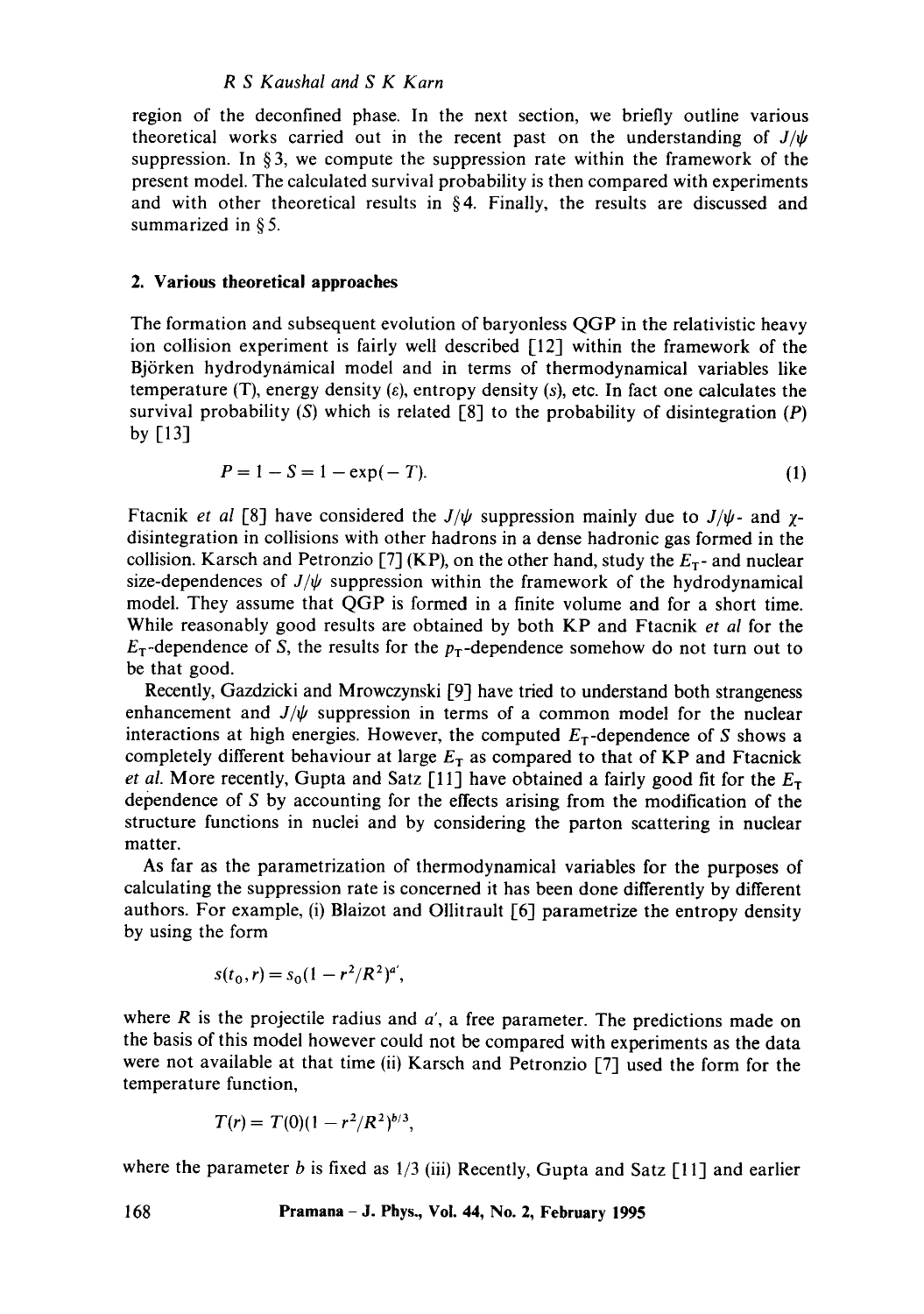Karsch and Satz [10] have used the energy density in the form

$$
\varepsilon(r) = \varepsilon_0 (1 - r^2/R^2)^{2/3}
$$

and they have shown the possibility of a bump structure around  $2 \text{GeV}/\text{fm}^3$  in the energy dependence of S.

It may be noted that in all the above works the dependence of s, T or of  $\varepsilon$  on r is considered to be of the same power-type function, namely  $(1 - r^2/R^2)^a$ . This form, no doubt, is well-suited for the description of a collision of a large and a small nucleus, but somehow characterizes the sharp-boundaries for the deconfined phase and as such do not leave any scope for the description of a mixed phase in the peripheral region of the deconfined volume. On the other hand, in a realistic situation while the space-evolution of the deconfined region cannot be as steep as described by the above functional forms of s, T or  $\varepsilon$ , one should also account for the temporal evolution of QGP. For these regions we resort to choose an exponential fall for the temperature profile function not only in the transverse but also in the longitudinal direction. Also, we account for the time-dependence of T in accordance with the scaling law  $[12, 14]$ .

In all works, except [9], the dependence of S on  $p<sub>T</sub>$  is sought in a nontransparent manner in spite of the fact that  $p<sub>T</sub>$  is the conjugate momentum of the coordinate r defined in the transverse plane of the cylindrical interaction-volume. Further, the computed results show a sensitive dependence on the critical plasma size,  $R_c$ , or, in other words, on the time period during which the QGP survives. In a way this latter type dependence of  $R_c$  again is the manifestation of the functional form chosen for the parametrization.

#### **3. Present model**

In this section, we consider the hydrodynamical evolution model for QGP in both space and time. We use [15, 16] the concept of temperature density normalized to unity over the plasma volume. Further the survival probability, S, will be computed separately as the functions of  $p_L$ ,  $E_L$ ,  $p_T$  and  $E_T$ . However, the experimental results are available only as a function of  $p_T$  or  $E_T$ .

For cylindrical symmetry, the temperature function, in general, can be written as [17]

$$
T(\mathbf{r},t) = T_0 T(r) f(z,t),
$$
\n(2)

where various functions are chosen as

$$
T(r) = \exp(-b r/R); \quad f(z, t) = \exp(-\eta z)t^{-1/3}, \tag{3}
$$

where the parameter  $\eta$  is the measure of the steepness of the fall of temperature along z-direction. Further as mentioned earlier the t-dependence of  $T$  is set in accordance with the scaling law and overall normalization constant  $T_0$  can be determined from [18]

$$
\iint T(\mathbf{r},t)\mathrm{d}^3r\mathrm{d}t=1.
$$
 (4)

as

$$
T_0 = (\alpha^2 \eta / 6\pi) \left[ (t_f^{2/3} - t_i^{2/3}) \sinh(\eta l/2) \{1 - (1 + \alpha R_c) \exp(-\alpha R_c) \} \right]^{-1},
$$
 (5)

$$
Pramana – J. Phys., Vol. 44, No. 2, February 1995 169
$$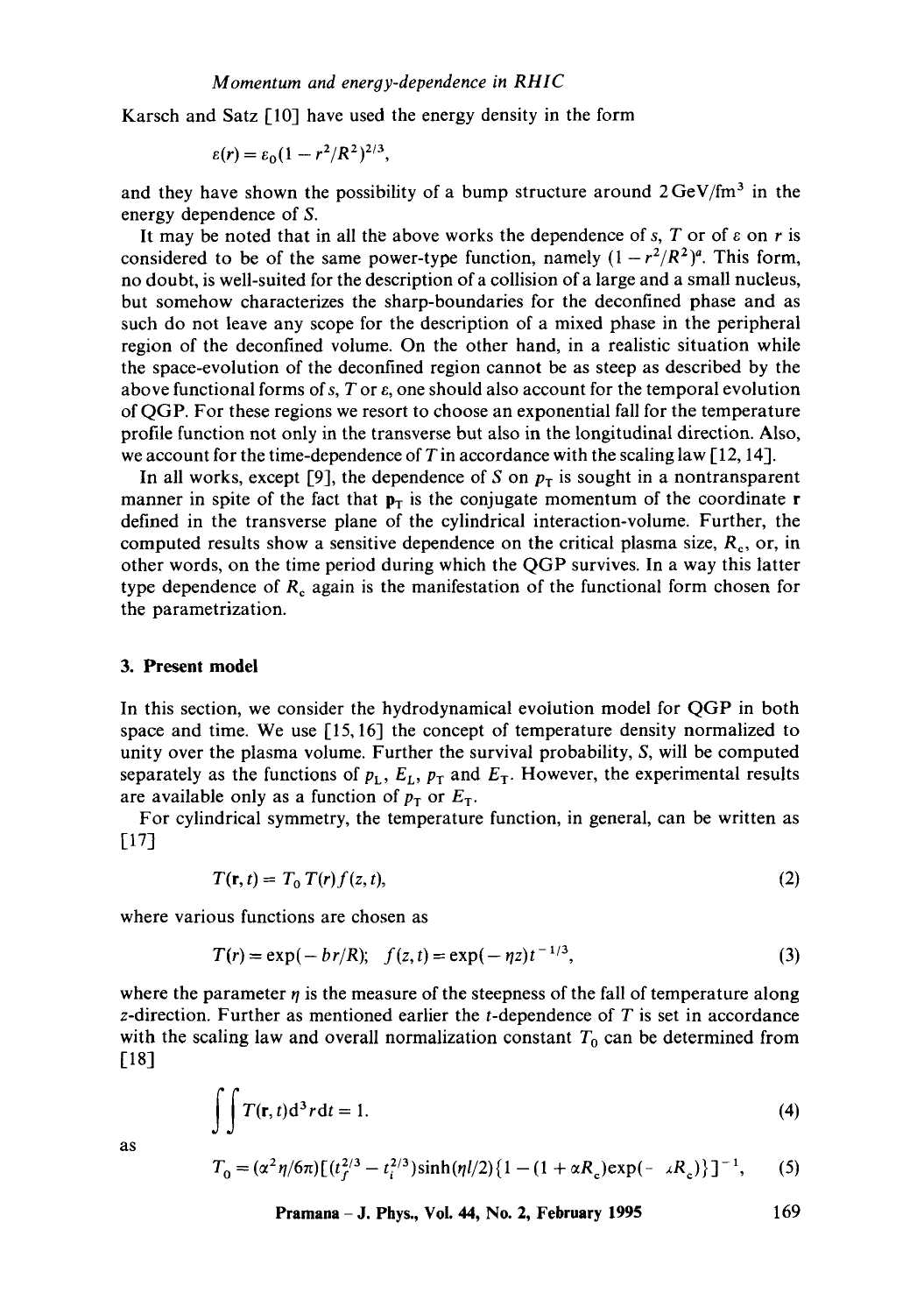## *R S Kaushal and S K Karn*

where  $\alpha = b/R$ , and R is the radius of the projectile nucleus. Note that the form of  $T(r, t)$  in (2) clearly accounts for the fall of temperature with both space and time variables. The cylindrical plasma volume can be characterized by the critical radius  $R_c$ , the length l of the region with the origin at  $z = 0$ . The critical temperature,  $T_c$ equal to  $T(R_c)$ , is also related to the QGP life time  $t_f$  through [12]  $T_i^3 t_i = T_c^3 t_f$ .

After using the expression for  $T_0$  from (5) the Fourier transforms of (2) with respect to z- and r-variables respectively lead to the  $p_L$ - and  $p_T$ -dependences of T as

$$
|T(p_{\rm L})| = \frac{\eta}{\sinh(\eta l/2)(\eta^2 + p_{\rm L}^2)^{1/2}} \left[ \sinh^2(\eta l/2) \cdot \cos^2(p_{\rm L} \cdot l/2) + \cosh^2(\eta l/2) \cdot \sin^2(p_{\rm L} \cdot l/2) \right]^{1/2},\tag{6}
$$

$$
|T(p_{\text{T}})| = \frac{\alpha^2}{(\exp(\alpha R_c) - 1 - \alpha R_c)(\alpha^2 + p_{\text{T}}^2)} [R_c^2(\alpha^2 + p_{\text{T}}^2) + 2\alpha R_c +
$$

$$
2\exp(\alpha R_c) \cdot {\cosh(\alpha R_c) - (1 + \alpha R_c)\cos(p_{\rm T} R_c) - p_{\rm T} R_c \sin(p_{\rm T} R_c)} \}^{1/2}.
$$
 (7)

It may be mentioned that in obtaining (7) we have assumed that  $i\mathbf{p}_\mathbf{I} \cdot \mathbf{r} = i p_\mathbf{I} r \cos \varphi \simeq$  $ip_{\tau}r$ , i.e.  $\varphi=0$ . In Appendix we outline a method to estimate the corrections arising due to this assumption. This assumption seems to be reasonable for the order of energies involved in the problem. Thus, S as a function of  $p_L$  or  $p_T$  can be studied using  $(1)$ .

To obtain  $E<sub>T</sub>$ -dependence of S we now use the expression for the energy density  $\varepsilon(r)$  as

$$
\varepsilon(\mathbf{r},t) = (\alpha_s \pi^2/15) \; T^4(\mathbf{r},t) \tag{8}
$$

where  $[7] \alpha_s = N^2 - 1 + (7/4)Nn_f = 18.5$ . In fact, for  $SU(N)$ ,  $N = 3$  and  $n_f$  (the number of quark flavours) is taken to be 2. Further, in view of (4) the relation (8) should also involve a dimensional constant which may be useful for determining the absolute values of the transverse energy. However, in the present work, we restrict ourselves to the computation of the ratio  $E/E_{\text{max}}$ , in which such a constant will cancel out. Thus in the same spirit as (2), the form of  $\varepsilon(\mathbf{r}, t)$  is taken to be

$$
\varepsilon(\mathbf{r},t) = \varepsilon_0 \exp(-4\alpha r) \exp(-4\eta z) t^{-4/3},\tag{9}
$$

where  $\varepsilon_0 = (\alpha_s \pi^2/15) T_0^4$  is now treated as a new normalization constant and determined from

$$
\iint \varepsilon(\mathbf{r},t) \mathrm{d}^3 r \mathrm{d}t = 1,\tag{10}
$$

as

$$
\varepsilon_0 = (16\alpha^2 \eta/3\pi) \left[ (t_f^{-1/3} - t_i^{-1/3}) \sinh(2\eta l) \{1 - (1 + 4\alpha R_c) \exp(-4\alpha R_c) \} \right]^{-1}.
$$
\n(11)

As before, the Fourier transforms of  $\varepsilon(\mathbf{r}, t)$  with respect to z- and r-variables give rise to

$$
\varepsilon(p_{\rm L}) = \frac{4\eta}{\sinh(2\eta l)(16\eta^2 + p_{\rm L}^2)^{1/2}} \left[ \sinh^2(2\eta l)\cos^2(p_{\rm L} \cdot l/2) + \cosh^2(2\eta l)\sin^2(p_{\rm L} \cdot l/2) \right]^{1/2},\tag{12}
$$

**170 Pramana -J. Phys., Vol. 44, No. 2, February 1995**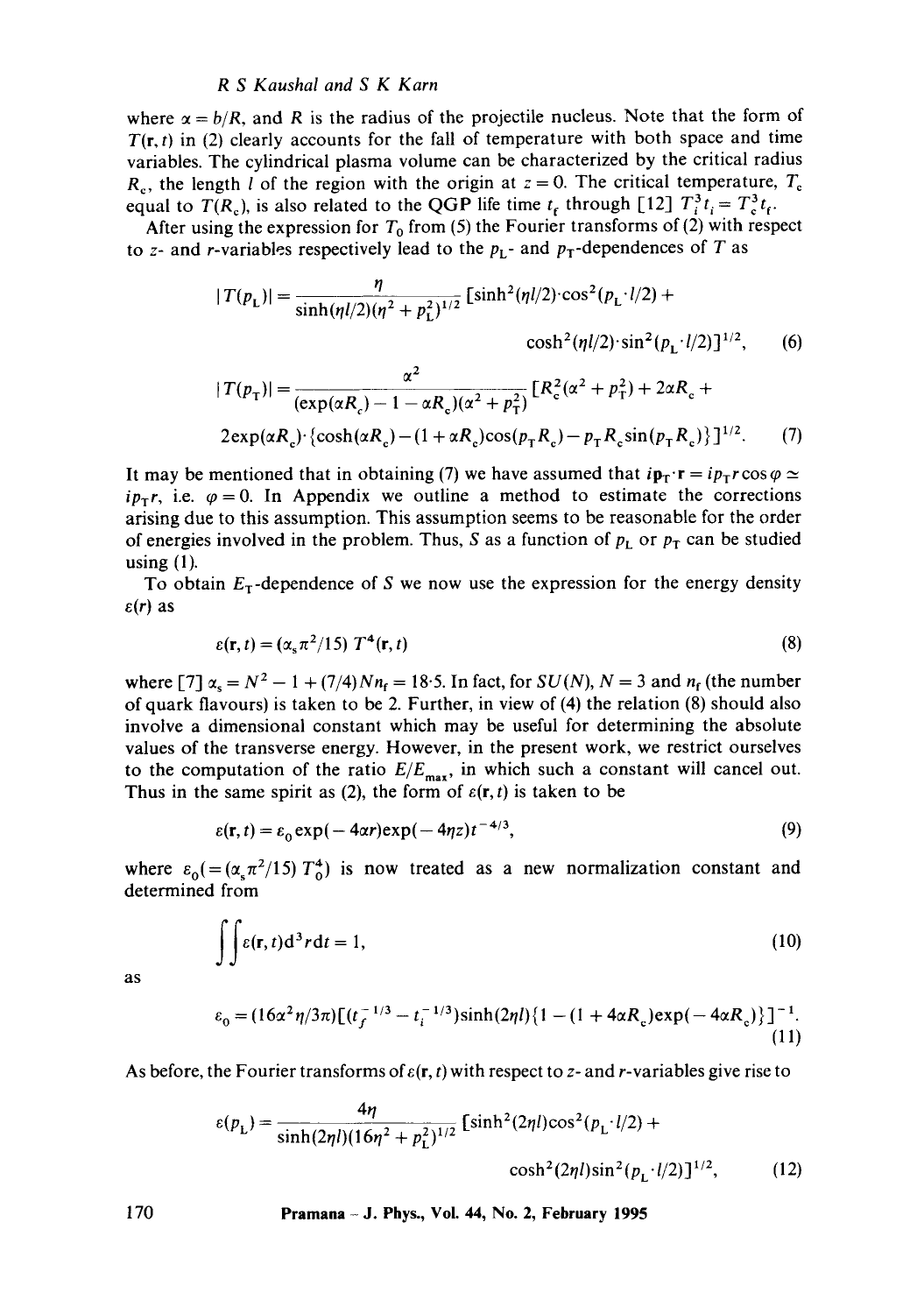and

$$
\varepsilon(p_{\rm T}) = \frac{16\alpha^2}{\{\exp(4\alpha R_{\rm c}) - (1 + 4\alpha R_{\rm c})\}(16\alpha^2 + p_{\rm T}^2)} \left[R_{\rm c}^2(16\alpha^2 + p_{\rm T}^2) + 8\alpha R_{\rm c} + 2\exp(4\alpha R_{\rm c}) \cdot \left\{\cosh(4\alpha R_{\rm c}) - (1 + 4\alpha R_{\rm c})\cos(p_{\rm T}R_{\rm c}) - p_{\rm T}R_{\rm c}\sin(p_{\rm T}R_{\rm c})\right\}\right]^{1/2},\tag{13}
$$

respectively. Once again, here  $\varphi \approx 0$  is assumed for the angular integral in obtaining (13). It can be seen that for both  $\varepsilon(p_{\rm L})$  and  $\varepsilon(p_{\rm T})$  the maximum occurs at  $p_{\rm L} = 0$  and  $p_T = 0$ , respectively. Therefore, for comparison with experiments, we compute  $X_1 = \varepsilon_L$ /  $\varepsilon_{\text{L,max}}$  and  $X_2 = \varepsilon_{\text{T}}/\varepsilon_{\text{T,max}}$ , where  $\varepsilon_{\text{L}} = \varepsilon(p_{\text{L}})$ ;  $\varepsilon_{\text{L,max}} = \varepsilon_{\text{L}}(p_{\text{L}} = 0)$ ;  $\varepsilon_{\text{T}} = \varepsilon(p_{\text{T}})$  and  $\varepsilon_{\text{T,max}} =$  $\varepsilon(p_{\tau} = 0)$ . Further note that the expression for total energy (E),  $E = \pi R^2 l \varepsilon$ , is used throughout this work. Other simplifying points used in the computation of  $S$  as a function of  $X_1$  and  $X_2$ , will be mentioned in the next section.

#### **4. Comparison of results**

The predictions made on the basis of the model discussed in  $\S 3$ , are compared here with the results of NA38 experiments [4, 5] and also with the work of other authors for the oxygen-uranium (O-U) central collisions at 200 GeV/nucleon.

The predicted results for S as a function of  $p_L$  and  $X_1$  are shown in figures (1) and (2), respectively for [7]  $l=2$  fm and for two values of the parameter  $\eta$ , namely  $\eta = 0.9$  fm<sup>-1</sup> (solid curve) and  $\eta = 1.1$  fm<sup>-1</sup> (dashed curve). In general, it can be seen that the  $J/\psi$  suppression decreases with  $p_1$  and increases with  $X_1$ . However, for comparison of either of these predictions, neither the experimental results are available nor these quantities are calculated earlier to the best of our knowledge except for some discussions mainly of qualitative nature (see, for example, [10], [15] and [19]). No doubt there are indications [ 19] of similar longitudinal and transverse momentum distributions of O-U events in NA38 experiments but somehow the suppression rate either as a function of  $p_L$  or as a function of  $X_1$  has not been extracted from these data so far.

The calculated results for S as a function of  $p<sub>L</sub>$  and  $X<sub>2</sub>$  are shown (solid curves) in



**Figure 1.** Survival probability as a function of  $p<sub>L</sub>$ : solid and dashed curves correspond to two values of  $\eta$ , namely  $\eta = 0.9$  fm<sup>-1</sup> and  $\eta = 1.1$  fm<sup>-1</sup> respectively.

**Pramana - J. Phys., Vol. 44, No. 2, February 1995** 171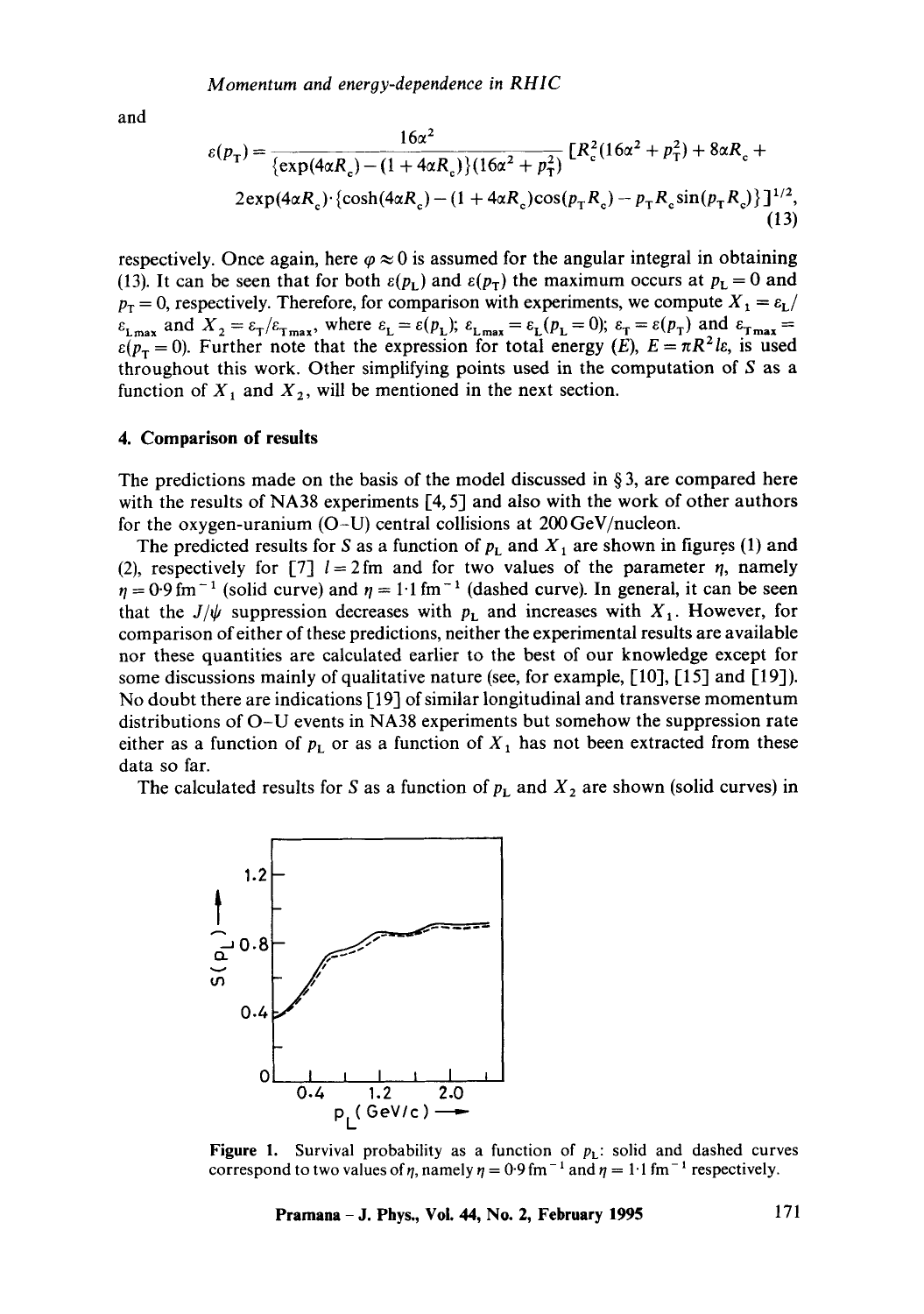

Figure 2. Survival probability as a function of  $X_1 (= E_L/E_{Lmax})$ . For the explanation of solid and dashed curve, see the caption for figure 1.



Figure 3. Survival probability as a function of  $p_T$ : Solid curve represents the results of present model for  $b = 0.7$  and  $t_f = 3.0$  fm/c. Double dot-dashed and dot-dashed curves represent the results of KP [7] and Ftacnik *et al* [8] (corresponding to the dressing-up times of  $J/\psi$  and  $\chi$  equal to 3.0 fm/c) respectively. Experimental points are from Baglin et al [4].

**172 Pramana- J. Phys., Vol. 44, No. 2, February 1995**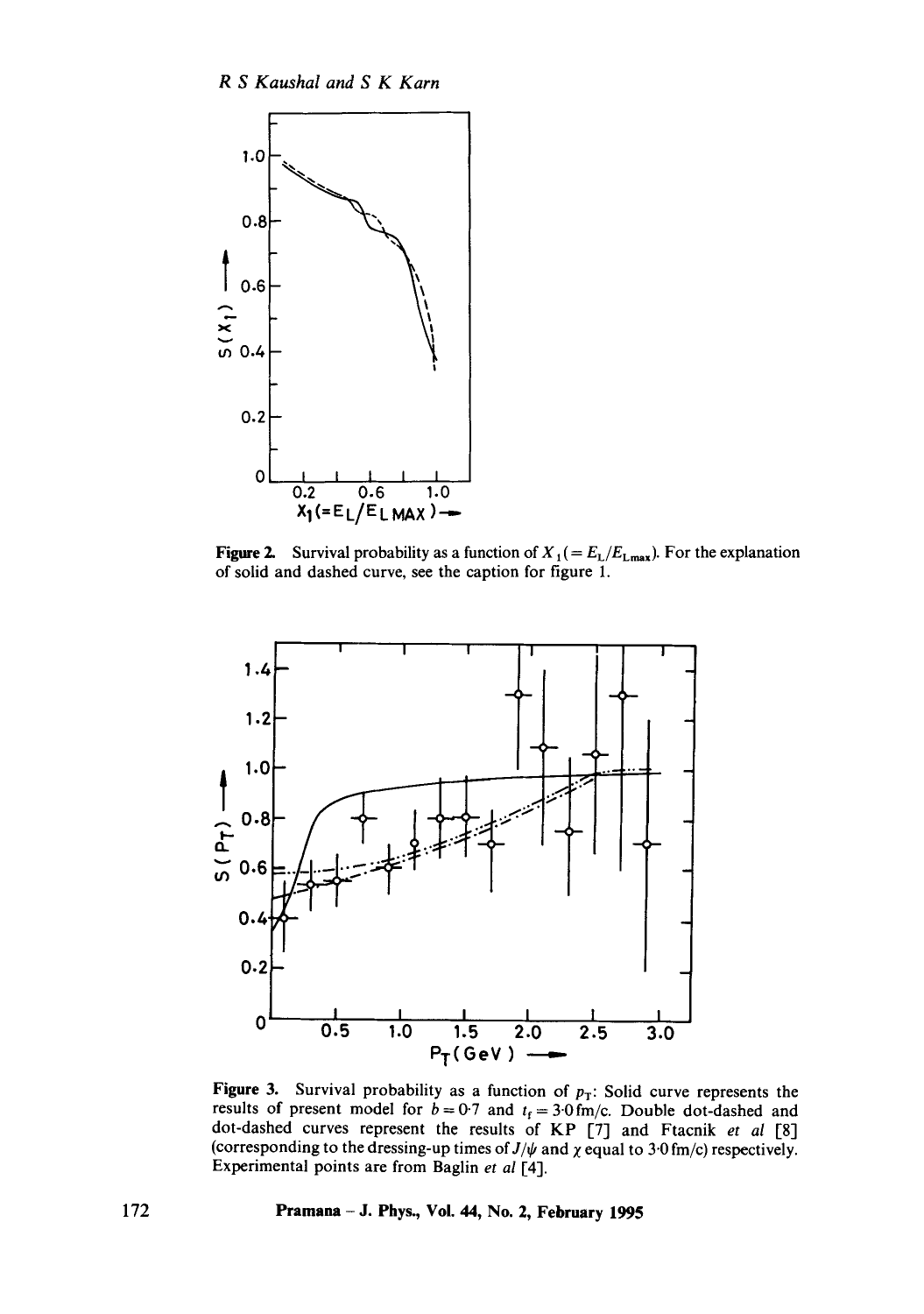#### *Momentum and energy-dependence in RHIC*

figures 3 and 4 respectively for  $b = 0.7$  along with the experimental [4, 5] points and the theoretical results of other authors for the sake of comparison. From figure 3 it can be seen that our results show a stronger suppression and a faster saturation with  $p_T$  as compared to that of KP [7] (double dot-dashed curve) and of Ftacnik *et al* [8] (dot-dashed curve). In view of large error bars in the data for  $p_T$ -dependence it is however difficult to draw any definite conclusion at this stage regarding the merit of a theoretical model.

In figure 4, we compare our results for S vs  $X_2$  not only with the experiments [5] but also with the results obtained in [6] (as cited in [8]), [7], [11], [9]. No doubt this piece of data is more stable as compared to that of S vs.  $p_T$  (cf. figure 3), howeyer the large experimental errors at low  $E<sub>T</sub>$  in this case have forced to normalize almost all theoretical calculations with experiments. For example, KP, Ftacnik *et al* and GS



**Figure 4.** Survival probability as a function of  $X_2 (= E_T/E_{Tmax})$ . Solid curve represents the results of present model for  $b = 0.7$  and  $t_f = 3.0$  fm/c. Dashed and dot-dashed curves are the results of KP [7] and Blaizot and Ollitrault [6] (as cited in [8]), respectively. Dotted and double dot-dashed curves represent the results of [9] and [11] respectively. Experimental points are from Baglin *et al* [5].

**Pramana - J. Phys., Vol. 44, No. 2, February 1995 173**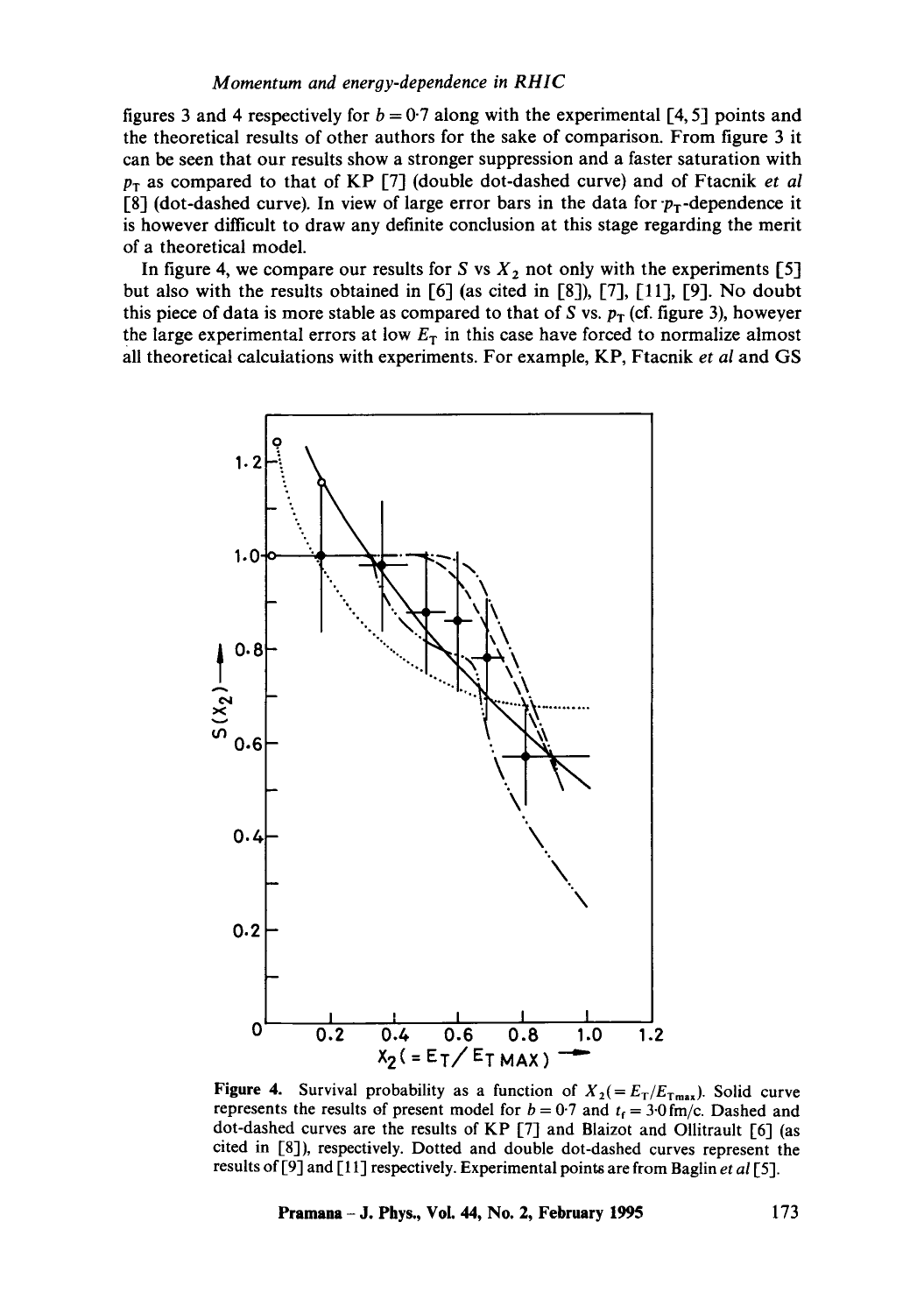#### *R S Kaushal and S K Karn*

normalize their results at  $S = 1$  (open circle) whereas GM normalize somewhere at  $S = 1.25$ . We have also normalized our results at  $S = 1.16$ , i.e. at the point which corresponds to the maximum error in S for the first data point.

As far as the overall trend of the calculated results is concerned, the results of  $[6]$ and [7] show somewhat fast suppression of  $J/\psi$  whereas those of [11], [9] and ours show some sort of saturation for large  $E<sub>T</sub>$ . In fact, the results of [9] have the tendency to attain a constant value of S with  $E_T$  (something like  $S = 0.68$ ), those of [11] and ours show somewhat faster suppression of  $J/\psi$  for large  $E_T$ . However, this latter suppression is not as prominent as shown by the results of [7] and [6]. In a way our results show a balancing trend not only with experiments but also with other theoretical results. It may be mentioned that the data used in  $[11]$  are those from Pappilon's work [20] which is free from horizontal error bars whereas we have taken the experimental results from [5] and normalized them for unity at  $E_{\text{Tmax}} = 70 \,\text{GeV}$ . Further for transcribing the theoretical results of [9] and [11] for the comparison in figure 4 we have normalized their results also for  $\varepsilon_T/\varepsilon_{Tmax} = 1$ .

Regarding the computation of S as a function of  $X_1$ , it is noticed that the expression for  $X_1$  (cf. eq. (12)) attains a much simpler form of the type  $p_1 = 4\eta(1 - X_1^2)^{1/2}/X_1$ , as the square of the sine and cosine hyperbolic functions in (12) becomes large and almost equal for the values of l and  $\eta$  used in the calculations. Similarly, for S vs.  $X_2$  (cf. figure 4) we first compute  $X_2$  as a function of  $p_T$  from (13) and for these same values of  $p_T$  we compute  $|T(p_T)|$  from (7) and subsequently obtain S from (1).

#### **5. Discussion and Summary**

Within the framework of the Bj6rken hydrodynamical model we have tried to understand the space- and time-evolution of QGP by considering an exponential fall of the temperature in both longitudinal and transverse directions. The tail of this fall is expected to account for the possibility of a mixed phase in the peripheral region of QGP volume. In view of the agreement of the present results (cf. figures (3) and (4)) with experiments it may be emphasized that such a possibility cannot be ruled out. Perhaps it requires further fine-tuning of the data.

The predictions are made for the  $J/\psi$  suppression as a function of  $p_L$  and  $E_L$  (cf. figures 1 and 2). The presently available data [19] for the longitudinal momentum distribution however are not sufficient for a meaningful comparison of these predicted results. It may be mentioned that further experimental work from the point of view of extracting the information on this aspect is desirable. In fact, the studies of both  $p_L$  and  $p_T$ -dependences of S will be helpful in a complete understanding of this phenomenon of  $J/\psi$  suppression.

Finally, we discuss the role of dressing-up time of QGP in these calculations. In fact, such a dependence mainly arises through the computation of  $R_c$  (cr.  $T_c = T(R_c)$ ). The results for S vs  $p_L$  and S vs.  $X_1$  are found to be independent of such a parameter. While our results presented in figures 3 and 4 correspond to  $t_f = 3$  fm/c, the results for  $S(X_2)$  vs.  $X_2$  are found to be more sensitive than those for  $S(p_T)$  vs.  $p_T$  with respect to the value of  $t_f$ . As a matter of fact similar observations are also made in earlier [6, 8] calculations. To some extent the normalization of the theoretical results with experiments can be attributed to this unknown parameter.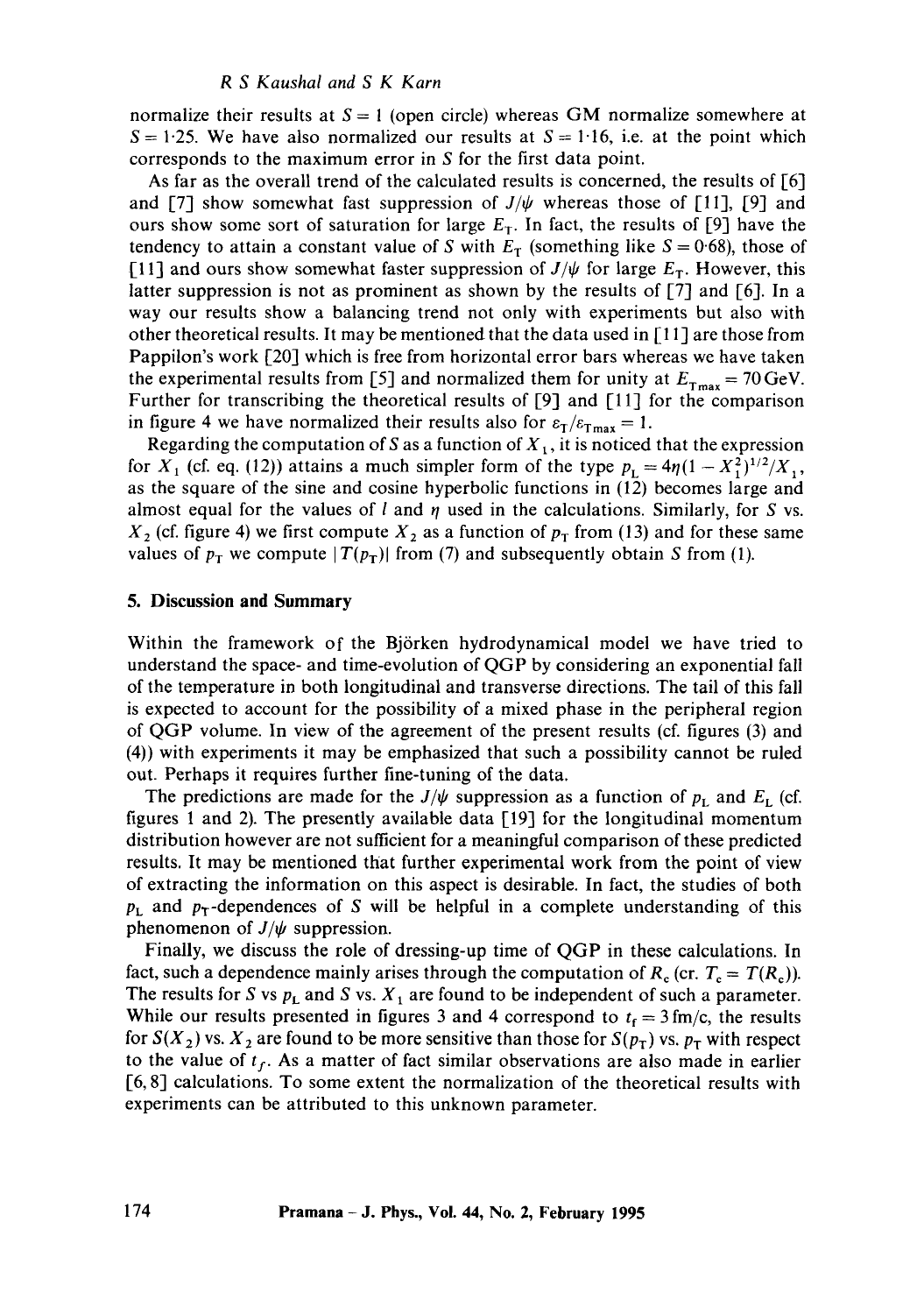#### **Acknowledgements**

The authors are greatly benefited from the discussions with Professor H Satz at CERN and they wish to express their gratitude to him. Authors also wish to thank Dr S K Gupta of BARC (Bombay) for bringing the work of R A Salmeron to their notice. Thanks are also due to Dr Y K Mathur for several helpful discussions. RSK acknowledges the award of UGC Research Scientist Scheme during the course of this work.

## **Appendix**

Here, we outline a method for computing the corrections arising from the angular integral in (7) and (13). For the exponential radial function this integral appears in the form

$$
I_{r\varphi} = \int_0^{R_c} \exp(-\alpha r) r dr \int_0^{2\pi} \exp(i p_\text{T} r \cos \varphi) d\varphi.
$$

For small  $\varphi$ , one can however use cos  $\varphi \approx 1 - \varphi^2/2$  and obtain the corrections arising from the  $\varphi^2$ -term in terms of error functions. Alternatively, one can use the formula involving the Bessel function as

$$
\int_0^{2\pi} \exp(ip_\text{T}r\cos\varphi)\,\mathrm{d}\varphi = 2\pi J_0(p_\text{T}r)
$$

with

$$
J_0(z) = \sum_{k=0}^{\infty} \frac{(-1)^k z^{2k}}{2^{2k} (k!)^2},
$$

and obtain directly  $|T(p_T)|$  as

$$
|T(p_{\text{T}})| = \left| 1 + \sum_{k=1}^{\infty} \frac{(-1)^k p_{\text{T}}^{2k}}{2^{2k} (k!)^2} \cdot \left( \frac{M_k}{M_0} \right) \right|,
$$

where

$$
M_{k} = -[\alpha R_{c} + 2k + 1] \frac{R_{c}^{2k}}{\alpha^{2}} \exp(-\alpha R_{c}) + \frac{2k(2k+1)}{\alpha^{2}} M_{k-1},
$$

with

$$
M_0 = -(R_c/\alpha) \exp(-\alpha R_c) + \alpha^{-2} (1 - \exp(-\alpha R_c)).
$$

A similar result can be derived for  $\varepsilon(p_T)$  as well.

## **References**

- [1] L Van Hove, *Phys. Lett.* BllS, 138 (1982); CERN Preprint No. TH-5069/88 (June)
- [2] L McLerran, *Rev. Mod. Phys.* 58, 1021 (1986)
- [3] T Matsui and H Satz, *Phys. Lett.* B178, 416 (1986)
- [4] C Baglin *et al, Phys. Lett.* B262, 362 (1991)
- C Baglin *et al, Phys. Lett.* B251, 465 (1990)
- [5] C Baglin *et al, Phys. Lett.* **B255**, 459 (1991)
- 1-6] J P Blaizot and J Y Ollitrault, *Phys. Lett.* B199 499 (1987)